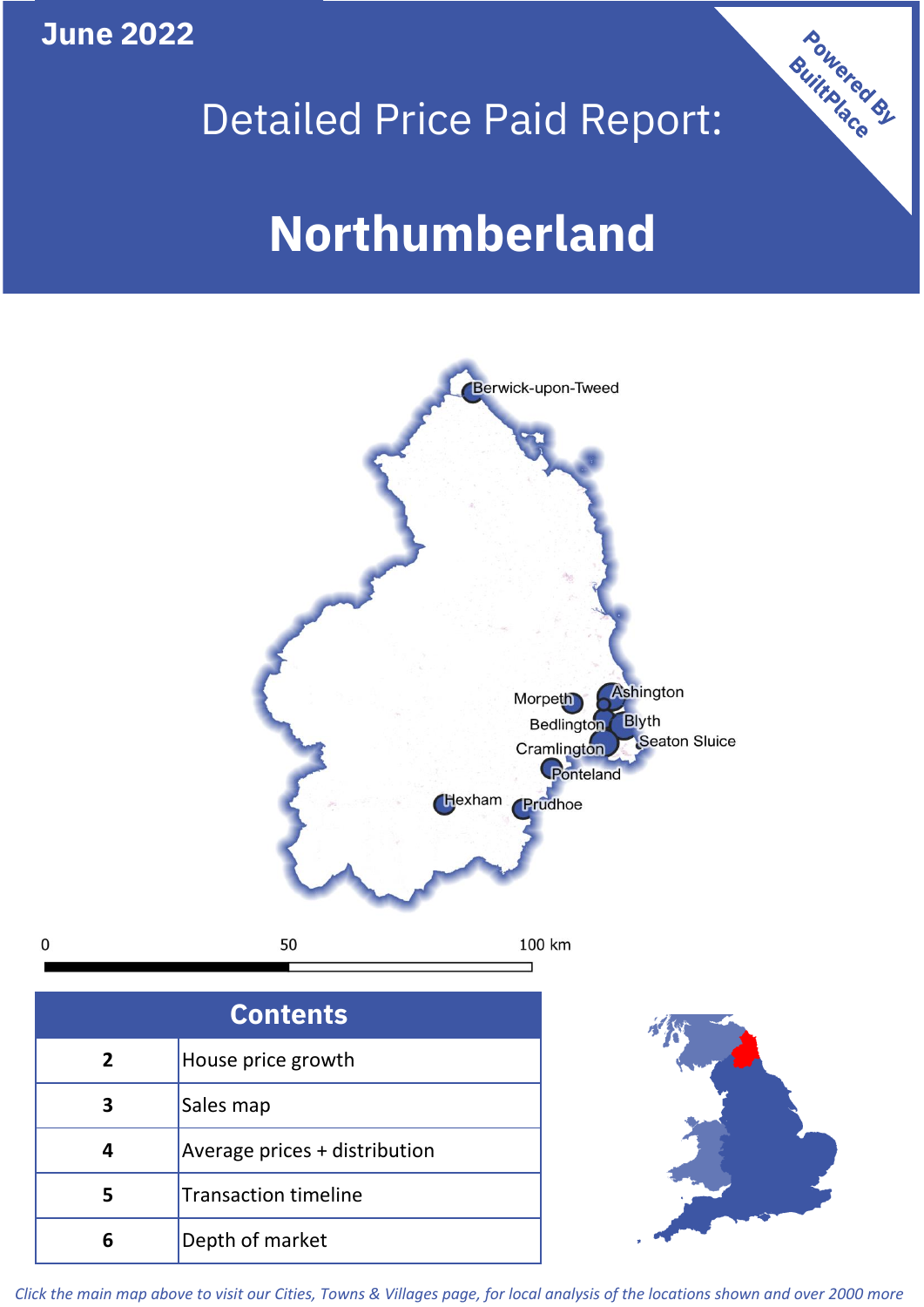## **Headline Data**

|                     | <b>Current level</b> | 3 month | <b>Annual</b> | 5 year  | 10 year |
|---------------------|----------------------|---------|---------------|---------|---------|
| <b>House prices</b> | £180,976             | 1.8%    | 6.7%          | 22.8%   | 33.9%   |
| <b>Transactions</b> | 5,085                | $-9.8%$ | 8.5%          | $-7.0%$ | 48.9%   |

# **House Price Growth (April 2022 data)**

## *Annual Change in House Prices*



House prices in Northumberland grew by 6.7% in the 12 months to April 2022 (based on 3-month smoothed data). By comparison national house prices grew by 10.7% and prices in the North East grew by 9.5% over the same period.

Northumberland house prices are now 11.7% above their previous peak in 2007, compared to +11.2% for the North East and +52.9% across England.



### *Year-To-Date Change in House Prices, December to April*

Local prices have grown by 2.4% in 2022 so far, compared to growth of 1.7% over the same period last year.

### *Source: OS OpenData; UK House Price Index (Contains HM Land Registry data © Crown copyright)*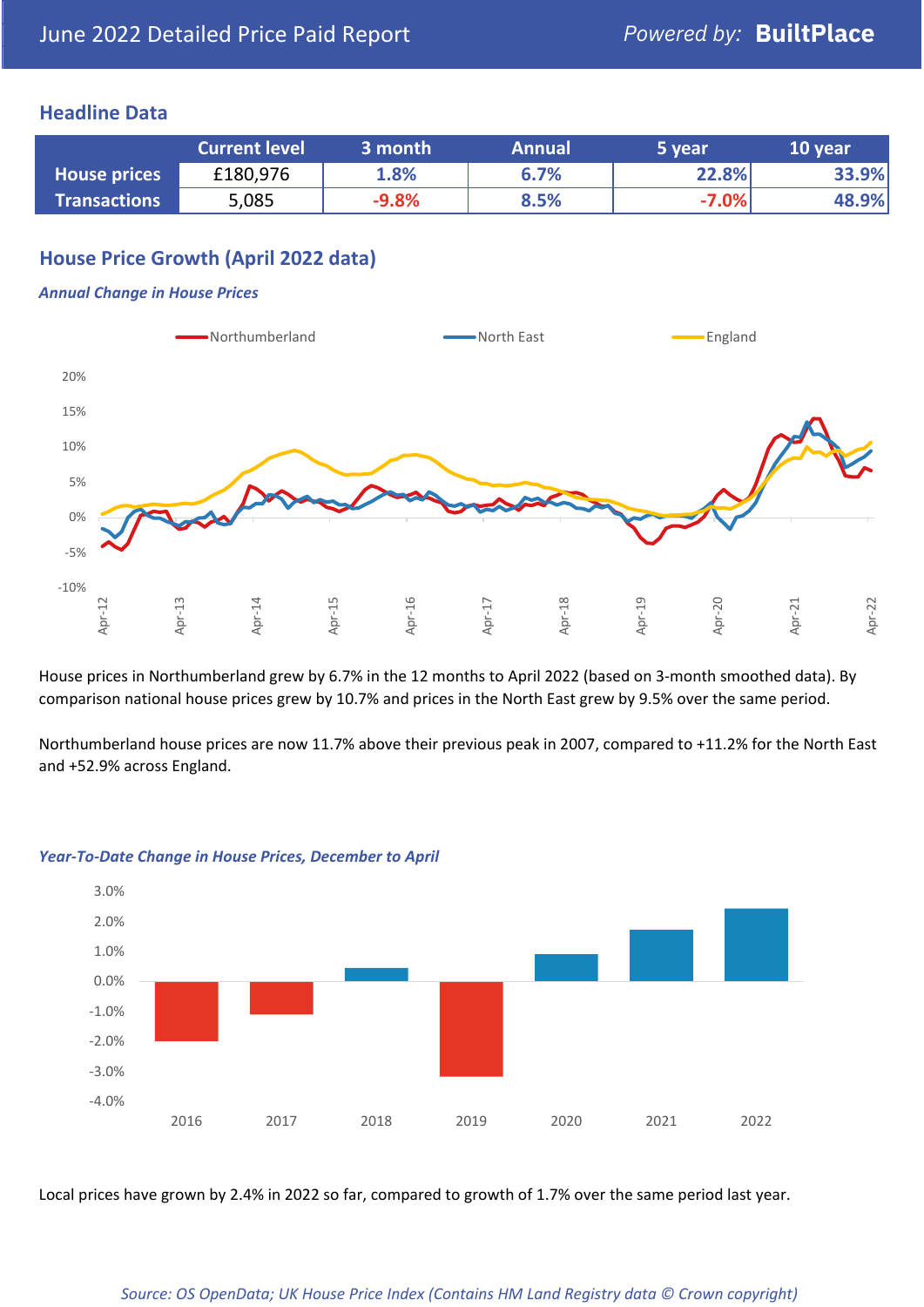# **House Price Map**

*12 months to April 2022*



*Each point is one postcode, coloured by the average value relative to all sales in this local authority (price bands are LA-specific quintiles).*

# **Map Key**

| Min      | Max      |                            |
|----------|----------|----------------------------|
| Up to    | £94,000  | 1st quintile / lowest 20%  |
| £94,000  | £138,000 | 2nd quintile               |
| £138,000 | £192,000 | 3rd quintile               |
| £192,000 | £303,000 | 4th quintile               |
| £303,000 | and over | 5th quintile / highest 20% |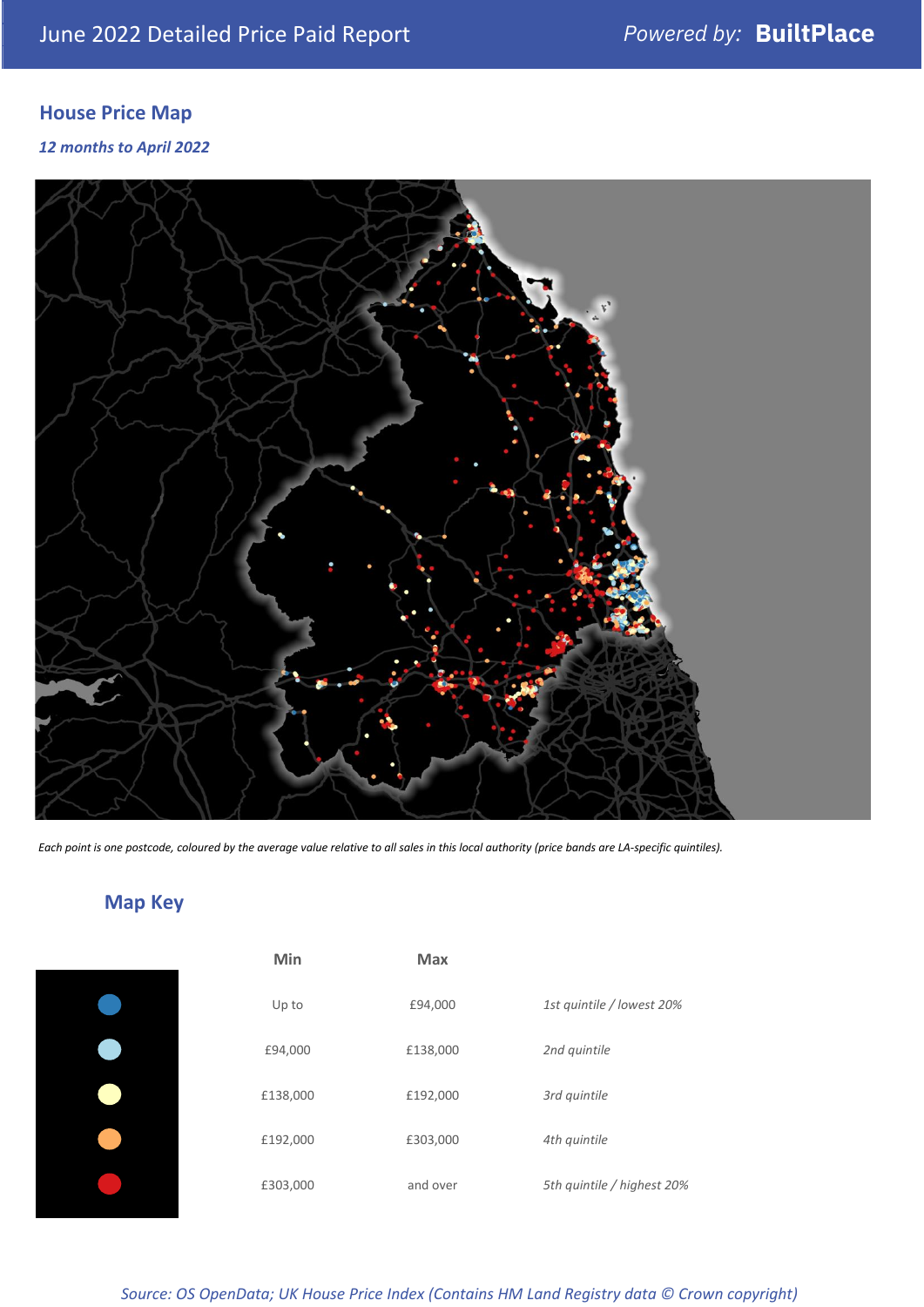# **Average House Price by Property Type**

## *12 months to April 2022*



|                 | <b>New</b> | <b>Second hand</b> |  |  |
|-----------------|------------|--------------------|--|--|
| <b>Flat</b>     | £124,973   | £109,826           |  |  |
| <b>Terraced</b> | £158,125   | £147,409           |  |  |
| Semi-detached   | £231,646   | £180,020           |  |  |
| <b>Detached</b> | £315,999   | £407,859           |  |  |

## **House Price Distribution by Year**

*All properties, by price band and calendar year (2020 = year to date)*

|                    | 1997 | 2002 | 2007 | 2012 | 2017 | 2019 | 2020 |
|--------------------|------|------|------|------|------|------|------|
| <b>Under £100k</b> | 85%  | 68%  | 27%  | 31%  | 25%  | 22%  | 27%  |
| £100-200k          | 13%  | 23%  | 46%  | 44%  | 42%  | 38%  | 41%  |
| E200-300k          | 1%   | 6%   | 16%  | 16%  | 18%  | 18%  | 15%  |
| £300-400k          | 0%   | 2%   | 6%   | 5%   | 8%   | 9%   | 7%   |
| £400-500k          | 0%   | 1%   | 3%   | 3%   | 4%   | 5%   | 4%   |
| £500k-1m           | 0%   | 0%   | 2%   | 2%   | 3%   | 6%   | 5%   |
| £1-2m              | 0%   | 0%   | 0%   | 0%   | 0%   | 1%   | 1%   |
| <b>Over £2m</b>    | 0%   | 0%   | 0%   | 0%   | 0%   | 0%   | 0%   |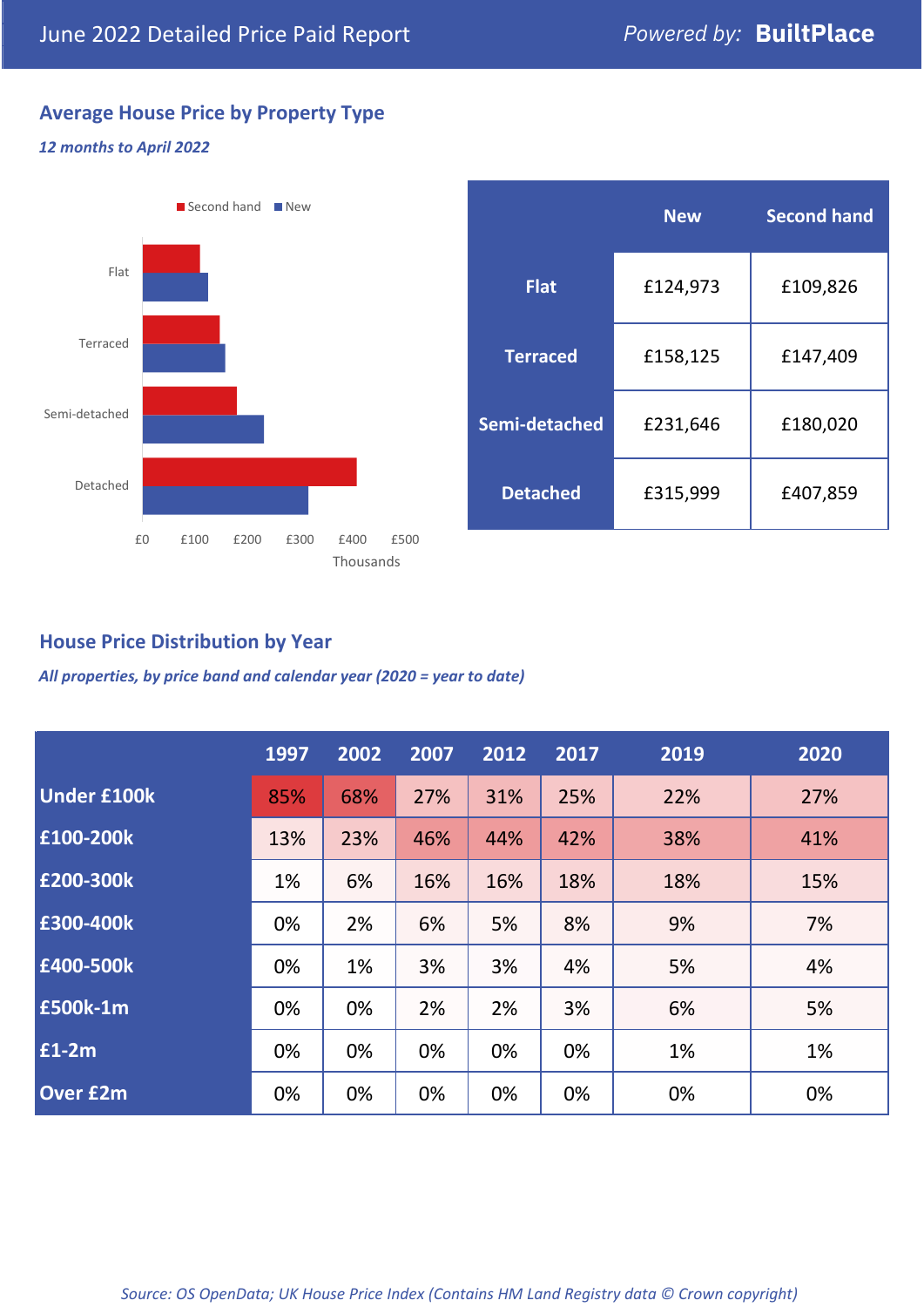# **Transactions (February 2022 data)**

*Annual Transactions, Indexed (2001-05 average = 100)*

![](_page_4_Figure_4.jpeg)

There were 5,085 transactions in Northumberland during the 12 months to February 2022. This is 72% of the average from 2001-05 and suggests activity is below pre-downturn levels.

Transactions in Northumberland have grown by 2.1% since 2014, compared to changes of +3.7% for North East and -7.7% for England.

![](_page_4_Figure_7.jpeg)

### *Cash and New Build Sales as % of Total, by Year*

*Note: The data on this page EXCLUDES transactions identified as transfers under a power of sale/repossessions, buy-to-lets (where they can be identified by a mortgage), and transfers to non-private individuals - i.e. it comprises only Land Registry 'A' data.*